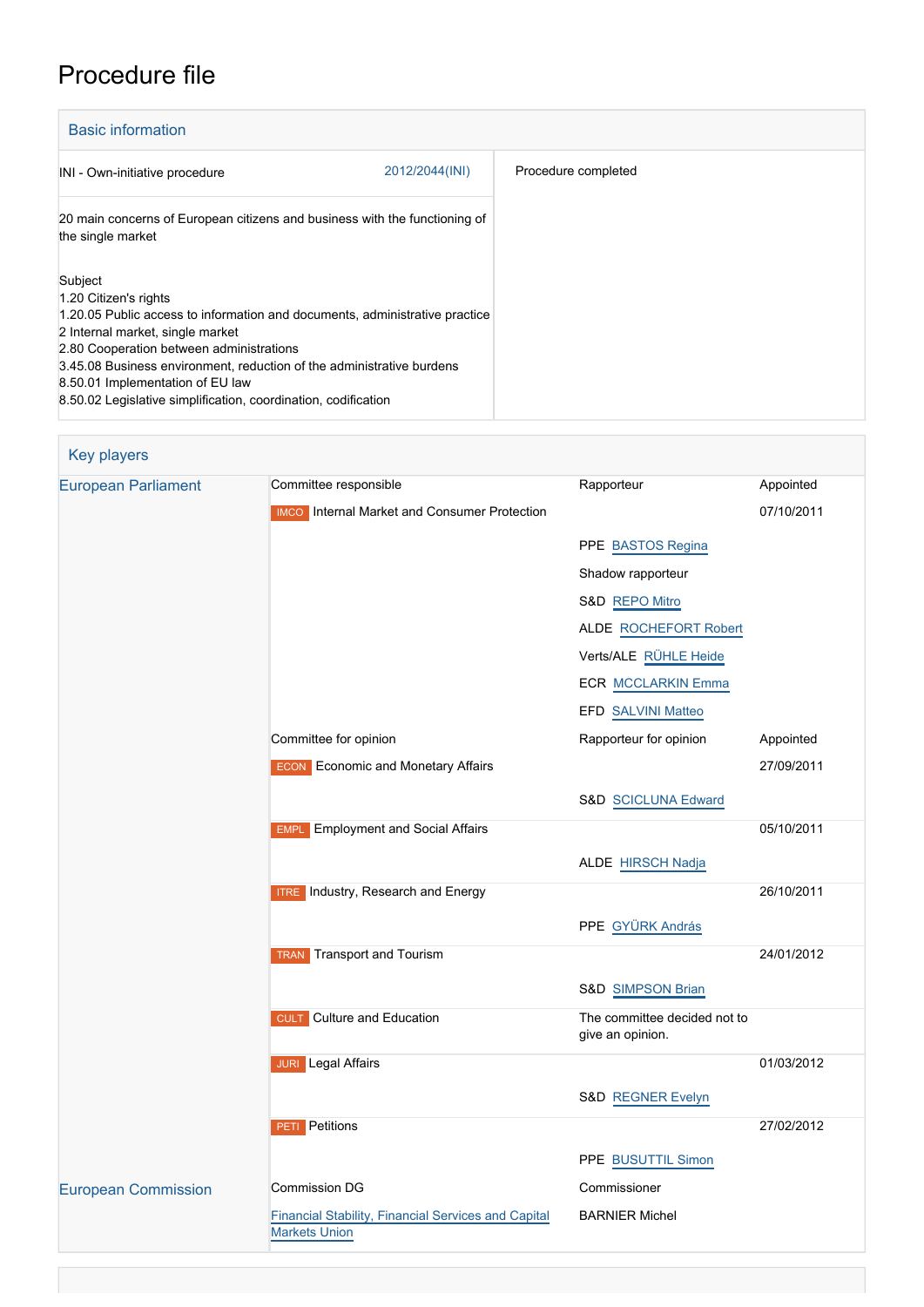|  |  | <b>Key events</b> |  |
|--|--|-------------------|--|
|--|--|-------------------|--|

| 22/08/2011 | Non-legislative basic document published      | SEC(2011)1003 | Summary |
|------------|-----------------------------------------------|---------------|---------|
| 15/03/2012 | Committee referral announced in<br>Parliament |               |         |
| 25/09/2012 | Vote in committee                             |               |         |
| 11/10/2012 | Committee report tabled for plenary           | A7-0310/2012  | Summary |
| 25/10/2012 | Results of vote in Parliament                 | ≏             |         |
| 25/10/2012 | Debate in Parliament                          |               |         |
| 25/10/2012 | Decision by Parliament                        | T7-0395/2012  | Summary |
| 25/10/2012 | End of procedure in Parliament                |               |         |

| <b>Technical information</b> |                                |  |  |
|------------------------------|--------------------------------|--|--|
| Procedure reference          | 2012/2044(INI)                 |  |  |
| Procedure type               | INI - Own-initiative procedure |  |  |
| Procedure subtype            | Initiative                     |  |  |
| Legal basis                  | Rules of Procedure EP 54       |  |  |
| Other legal basis            | Rules of Procedure EP 159      |  |  |
| Stage reached in procedure   | Procedure completed            |  |  |
| Committee dossier            | IMCO/7/07622                   |  |  |

## Documentation gateway

| Non-legislative basic document                         |             | SEC(2011)1003 | 22/08/2011 | EC | Summary |
|--------------------------------------------------------|-------------|---------------|------------|----|---------|
| Committee draft report                                 |             | PE483.745     | 29/02/2012 | EP |         |
| Amendments tabled in committee                         |             | PE487.715     | 12/04/2012 | EP |         |
| Committee opinion                                      | <b>ITRE</b> | PE480.801     | 26/04/2012 | EP |         |
| Committee opinion                                      | <b>EMPL</b> | PE480.882     | 26/04/2012 | EP |         |
| Committee opinion                                      | PETI.       | PE483.750     | 03/05/2012 | EP |         |
| Committee opinion                                      | <b>TRAN</b> | PE480.854     | 10/05/2012 | EP |         |
| Committee opinion                                      | <b>ECON</b> | PE483.705     | 01/06/2012 | EP |         |
| Committee opinion                                      | <b>JURI</b> | PE486.197     | 01/06/2012 | EP |         |
| Committee report tabled for plenary, single<br>reading |             | A7-0310/2012  | 11/10/2012 | EP | Summary |
| Text adopted by Parliament, single reading             |             | T7-0395/2012  | 25/10/2012 | EP | Summary |
| Commission response to text adopted in<br>plenary      |             | SP(2013)72/2  | 04/03/2013 | EC |         |

## 20 main concerns of European citizens and business with the functioning of the single market

The European Commission has also compiled the 20 most frequently encountered problems faced by EU citizens and businesses when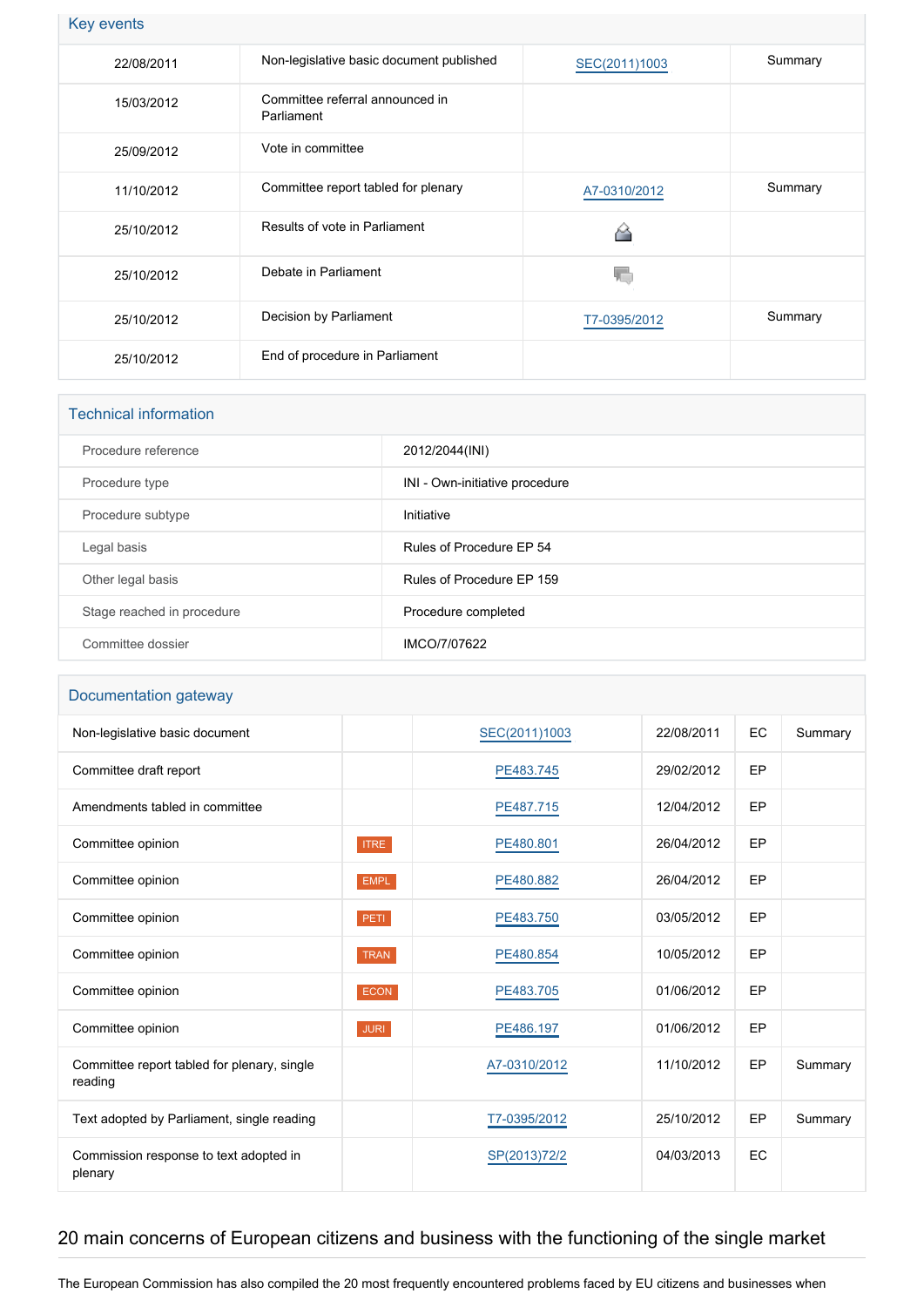travelling, moving or working abroad. The report, which was requested in the [Single Market Act,](http://www.eur-lex.europa.eu/LexUriServ/LexUriServ.do?uri=COM:2011:0206:FIN:EN:PDF) deals with issues such as professional qualifications, social security, tax barriers, access to finance and on-line shopping.

The key results in the latest Eurobarometer survey on the Single Market show that many Europeans are not aware of the Single Market and its benefits (35%). European citizens are, in general, satisfied with the possibilities that the Single Market offers in terms of a bigger choice of products (74%), more jobs (52%) and fair competition (47%).

On the other hand, the Single Market is perceived as only benefiting big companies (62%), worsening working conditions (51%) and not benefiting poor and disadvantaged people (53%). 28% of those interviewed are considering working abroad in the future.

Removing these obstacles and making the Single Market work better can help boost growth and increase trust in it. That is why the Commission is focussed on eliminating these problems. In many of the problem areas identified, work is already under way. For example, before the end of 2011, the Commission will set out proposals to modernise the system for recognising professional qualifications and to improve access to public procurement opportunities. Following proposals from the European Commission in April 2011, the costs for patents in Europe should be reduced by 80% in coming years.

The report offers a snapshot of real-life obstacles encountered in the single market. It is based on an analysis of complaints handled by the Commission and its assistance services (SOLVIT, Your Europe Advice, Enterprise Europe Network, European Consumer Centres, Europe Direct Contact Centre, EURES-European Employment Service), combined with the results of the recent Eurobarometer and focus group surveys.

The 20 main areas of concern have been identified without establishing any order of importance. For each concern, the Commission services have identified one or more possible root causes (whether the problem is one of information, implementation or legislation gaps) based on the practical experiences examined.

As a general matter, the 20 main concerns report confirms that there is still a divide between expectations and reality in the single market and that this divide stems from those inter-related gaps:

- an information gap: people often do not sufficiently know or understand their rights and do not know where to look for information or help:
- implementation gap: in many areas, a gap can be noted between the EU legal framework and the way it is implemented and applied in practice;
- legislative gap: in some areas, the EU legal framework itself does not match citizens' and businesses' expectations.

The 20 main concerns report will form the basis for discussion at the Single Market Forum on 2-4 October. This Forum is co-organised together with the Polish Presidency of the Council of the EU and the European Parliament and will bring citizens, stakeholders and policy-makers at all levels of government together to discuss the state of the single market. This will be done in the framework of eight workshops and that will debate some of the concerns identified such as: recognition of professional qualifications, posting of workers and fundamental social rights, and improving the functioning of the EU public procurement legislation.

### 20 main concerns of European citizens and business with the functioning of the single market

The Committee on the Internal Market and Consumer Protection adopted the own-initiative report by Regina BASTOS (EPP, PT) on the 20 main concerns of European citizens and business with the functioning of the Single Market in response to the Commission working document entitled Single Market through the lens of the people: a snapshot of citizens and businesses 20 main concerns which followed [Parliaments](http://www.europarl.europa.eu/oeil/popups/ficheprocedure.do?lang=EN&procnum=INI/2010/2011) [resolution of 20 May 2010 on a single market at the service of consumers and citizens](http://www.europarl.europa.eu/oeil/popups/ficheprocedure.do?lang=EN&procnum=INI/2010/2011).

It notes that there are still too many obstacles preventing Europeans from taking full advantage of the existence of the single market, thus hindering the development of a sense of belonging to the same community, and that there is an urgent need to resolve these difficulties in order to allow Europeans to benefit fully from their right to freedom of movement and the advantages resulting from membership of the EU.

Members call on the Commission to present concrete actions and feasible proposals to resolve the issues identified as the 20 main concerns of the citizens, stating that, in this time of severe financial crisis, the EU needs to step up its efforts to eliminate barriers to the smooth functioning of the single market, in particular in sectors which can act as motors for sustainable growth, such as crossborder business and entrepreneurial activities, service provision, mobility, access to finance and financial literacy.

#### The report highlights several issues

Vehicle registration: Members note that Parliament receives numerous complaints from citizens faced with cumbersome formalities, very often relating to the re-registration of their vehicles in another Member State and the associated additional costs. They call for: (i) full implementation of the principles of EU law on the registration of cars in other Member States, (ii) a legislative proposal on the roadworthiness testing of motor vehicles, with a view to reducing the administrative burden for citizens and industry; (iii) the mutual recognition of technical controls between Member States; (iv) the establishment of a European database to centralise the technical data of all vehicles, in order to enable Europe-wide comparability and facilitate cross border vehicle registration; (v) minimising the financial cost to the public of registering vehicles in another Member State, by avoiding unnecessary costs through a common approach.

Professional qualifications: the committee recognises that increased mobility of qualified labour can contribute to making Europe more competitive and to this, feels it is necessary to adopt a modern framework for the recognition of professional qualifications, by making use of the Internal Market Information System (IMI) alert mechanism. It welcomes the introduction of a European Professional Card supported by the Internal Market Information System, and, highlighting the success of the automatic recognition procedure contained in Directive 2005/36/EC, calls for an assessment to be made of the possibility of extending it to more professions.

Bank accounts: Members note that European citizens have found banks imposing a range of impediments and complex and discriminatory demands when they want to open a bank account, with the result that 30 million European citizens have no bank account and mobility is thus impeded. They stress that all EU citizens who do not already hold a bank account in the Member State where they have lodged a request for one should have access to basic banking services, and they call on the Commission to make a legislative proposal to ensure consumer-friendly procedures for opening bank accounts across the Union.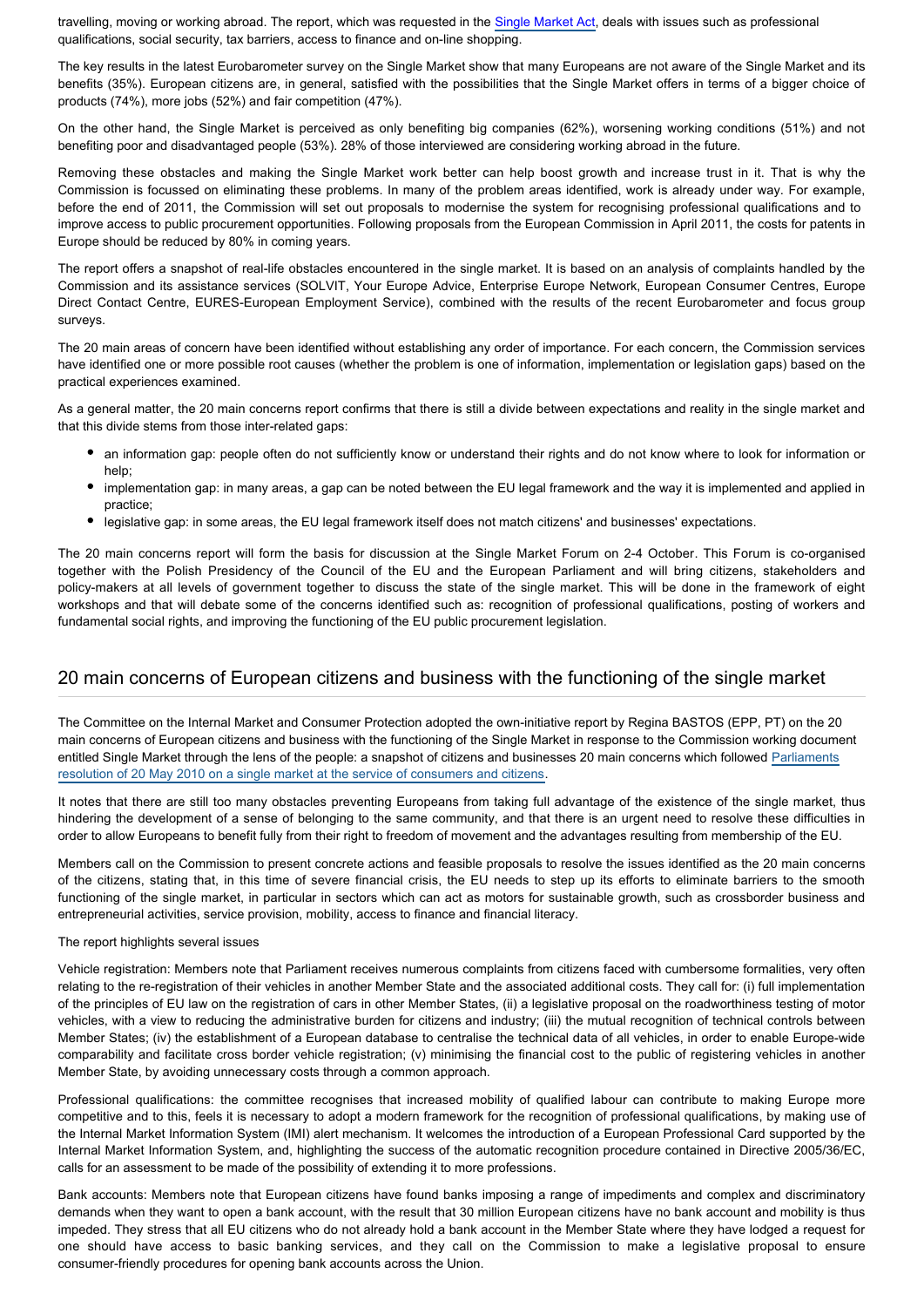Governance: the committee reaffirms the need to strengthen cooperation and interaction between Parliament, the Council, the Commission and Member States, so that citizens feel more included in the main projects and day-to-day activities of the EU and so that EU action, where deemed necessary, is targeted and useful. Furthermore, dialogue with civil society is essential to restore confidence in the single market. Members call on the Commission to:

- develop the Your Europe portal in order to turn it into a genuine digital one-stop shop providing citizens and businesses with information about the single market;
- make every effort to deliver a single, live online point of contact for citizens and consumers, via its offices in each Member State;
	- analyse the involvement of local and regional authorities in the strategy for expanding the Single Market Information System;
- improve the SME test so as to ensure that it is applied consistently and coherently across all relevant policy areas and is incorporated into the overall assessment of proposals.

Information and communication: the report emphasises that there is a lack of information about the single market, which often means that citizens and enterprises do not know or do not understand their rights and obligations, and do not know how to obtain the required answers or assistance. It calls on the Commission to make use of all available technological resources in order to launch a dialogue with the citizens on the single market, by organising interactive information campaigns, prioritising the 20 main concerns, informing citizens and enterprises concerning the benefits of the Single Market, practical and concrete solutions to their day-to-day problems, and their rights, and encouraging them to participate in the creation of a competitive, fair and balanced market, while also paying special attention to strengthening the Points of Single Contact (PSCs). Members go on to make a series of recommendations on the provision of information on energy bills, the development of a single digital market, and right the European Health Insurance Card (EHIC).

Legislation/Transposition: the report recognises that although the number of infringement proceedings initiated by the Commission has decreased, there were still about 2 100 such proceedings under way at the end of 2010. It notes the large number of petitions received by Parliaments Committee on Petitions relating to the problems citizens face within the internal market, particularly as regards the incorrect transposition or implementation of EU law. Member States are asked to prioritise the correct and timely transposition of legislation relating to the Single Market and to reduce levels of non-compliance. Members invite them to implement a Single Market test within the framework of their national legislation. Members make a series of recommendations on implementation and particularly call on the Commission to apply zero tolerance to any discriminatory rules and practices by Member States in the field of employment which run counter to EU law, and to initiate appropriate proceedings without delay in the event of non-compliance.

Lastly, Members make a series of recommendations to the Commission to:

- monitor the 20 main concerns of citizens and businesses in relation to the Single Market after two years, and to update them, drawing up a table for each of the concerns highlighted, indicating which actors are responsible for solutions to each of the root causes identified;
- focus information campaigns during the European Year of Citizens 2013 on the areas of those concerns that relate to rights based on EU citizenship, since these, on the basis of the selection methodology of the report, truly reflect what matters most to EU citizens in their everyday lives in the internal market;
- find ways of amalgamating the EU Citizenship Report with the report entitled The Single Market through the lens of the people in future, so as to avoid duplication and confusion and guard against the risk of decoupling problems from solutions;
- ensure that existing tools such as SOLVIT, the Internal Market Scoreboard, Internal Market Information System, Your Europe Advice and Your Europe are effectively interconnected so as to make it possible to monitor the proper and timely transposition of EU directives.

### 20 main concerns of European citizens and business with the functioning of the single market

The European Parliament adopted a resolution on the 20 main concerns of European citizens and business with the functioning of the Single Market in response to the Commission working document entitled Single Market through the lens of the people: a snapshot of citizens and businesses 20 main concerns which followed [Parliaments resolution of 20 May 2010](http://www.europarl.europa.eu/oeil/popups/ficheprocedure.do?lang=EN&procnum=INI/2010/2011) on a single market at the service of consumers and citizens and which confirms that there is a gap between the expectations and the reality of the single market.

It notes that there are still too many obstacles preventing Europeans from taking full advantage of the existence of the single market, thus hindering the development of a sense of belonging to the same community, and that there is an urgent need to resolve these difficulties in order to allow Europeans to benefit fully from their right to freedom of movement and the advantages resulting from membership of the EU.

Members call on the Commission to present concrete actions and feasible proposals to resolve the issues identified as the 20 main concerns of the citizens, in particular in sectors which can act as motors for sustainable growth, such as cross-border business and entrepreneurial activities, service provision, mobility, access to finance and financial literacy.

#### Parliament highlights several issues.

Vehicle registration: Parliament notes that it receives numerous complaints from citizens faced with cumbersome formalities, very often relating to the re-registration of their vehicles in another Member State and the associated additional costs. It calls for: (i) full implementation of the principles of EU law on the registration of cars in other Member States, (ii) a legislative proposal on the roadworthiness testing of motor vehicles, with a view to reducing the administrative burden for citizens and industry; (iii) the mutual recognition of technical controls between Member States; (iv) the establishment of a European database to centralise the technical data of all vehicles, in order to enable Europe-wide comparability and facilitate cross border vehicle registration; (v) minimising the financial cost to the public of registering vehicles in another Member State, by avoiding unnecessary costs through a common approach.

Professional qualifications: Parliament recognises that increased mobility of qualified labour can contribute to making Europe more competitive and to this end, feels it is necessary to adopt a modern framework for the recognition of professional qualifications, by making use of the Internal Market Information System (IMI) alert mechanism. It welcomes the introduction of a European Professional Card supported by the Internal Market Information System, and, highlighting the success of the automatic recognition procedure contained in Directive 2005/36/EC, calls for an assessment to be made of the possibility of extending it to more professions.

Bank accounts: Members note that European citizens have found banks imposing a range of impediments and complex and discriminatory